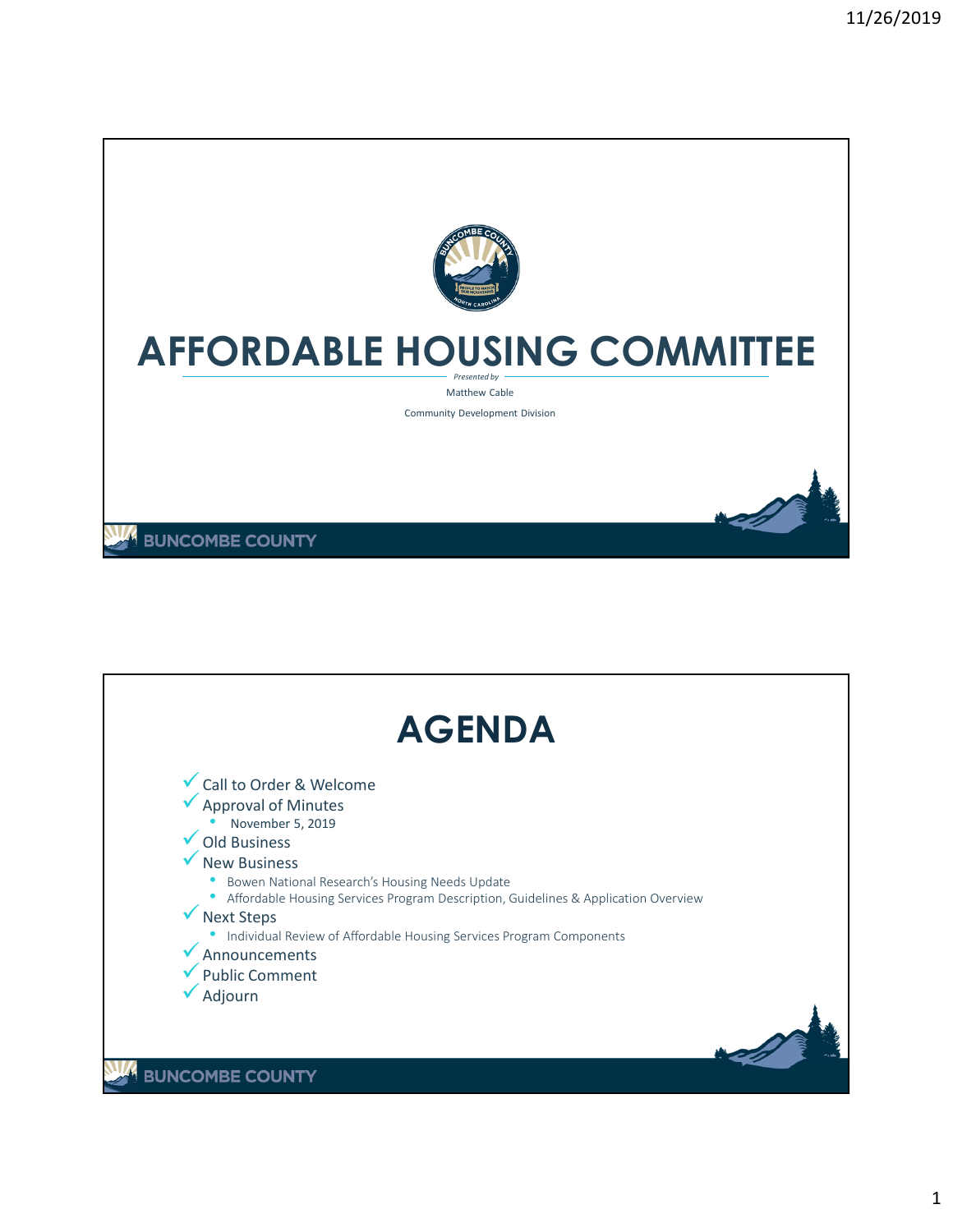

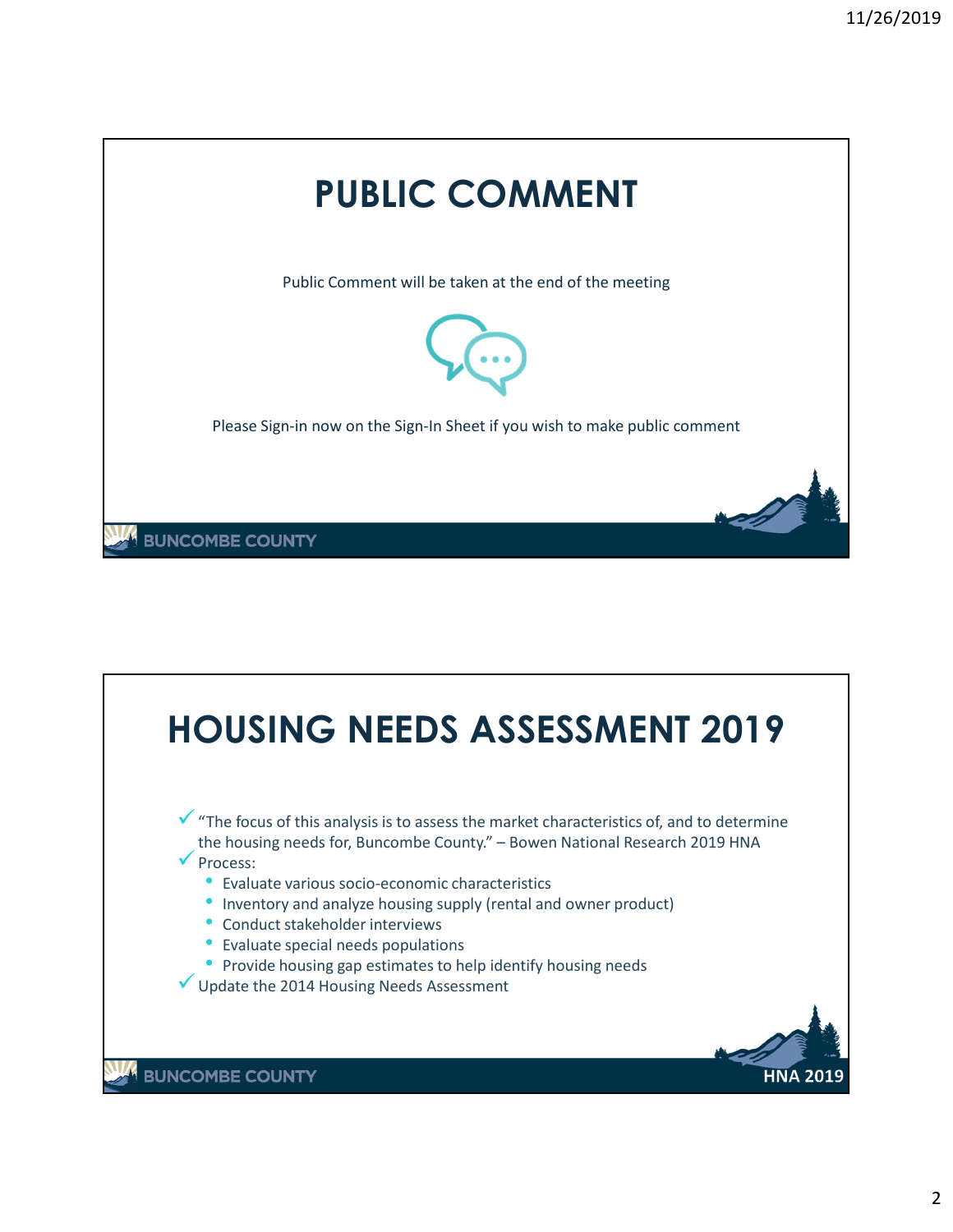

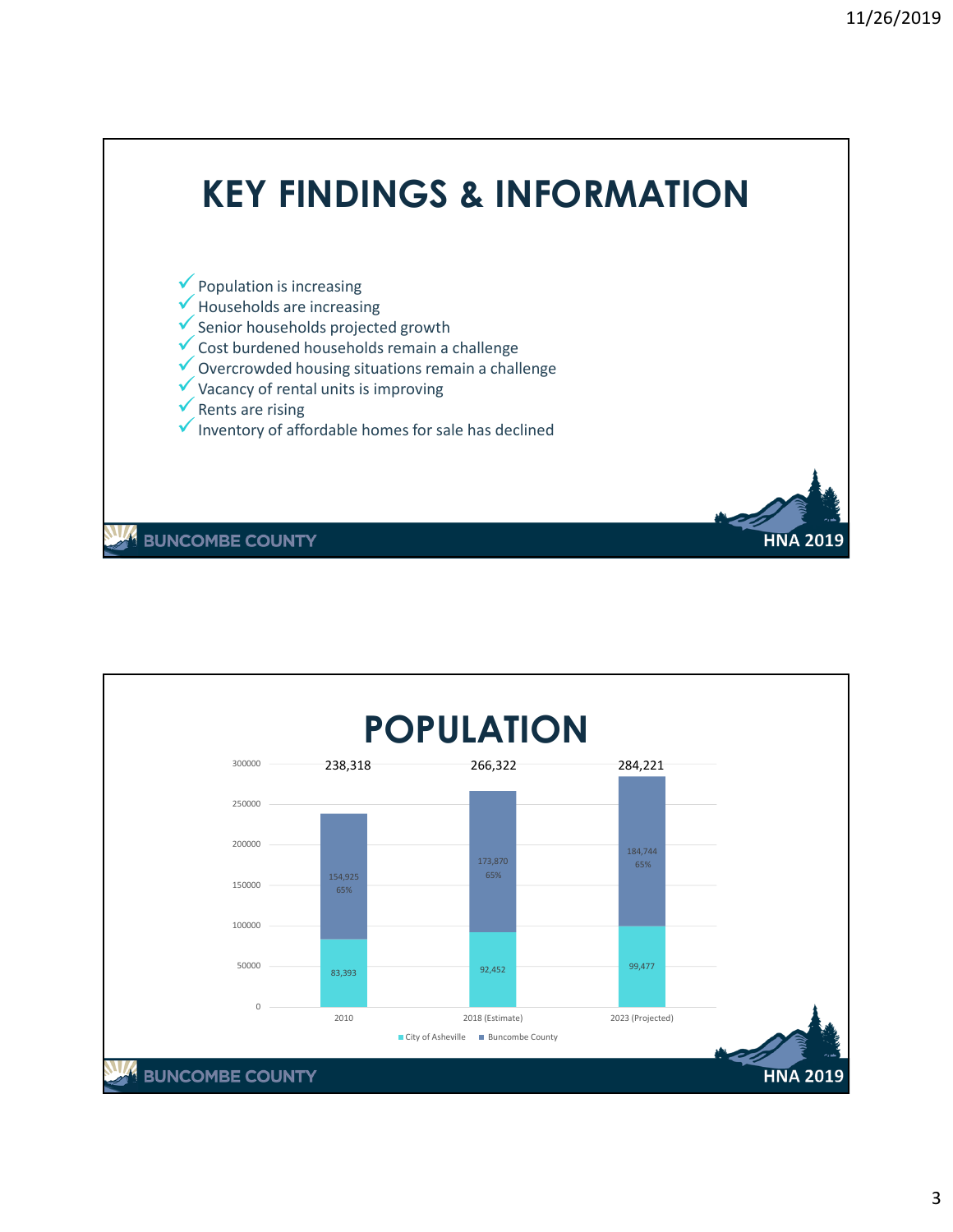

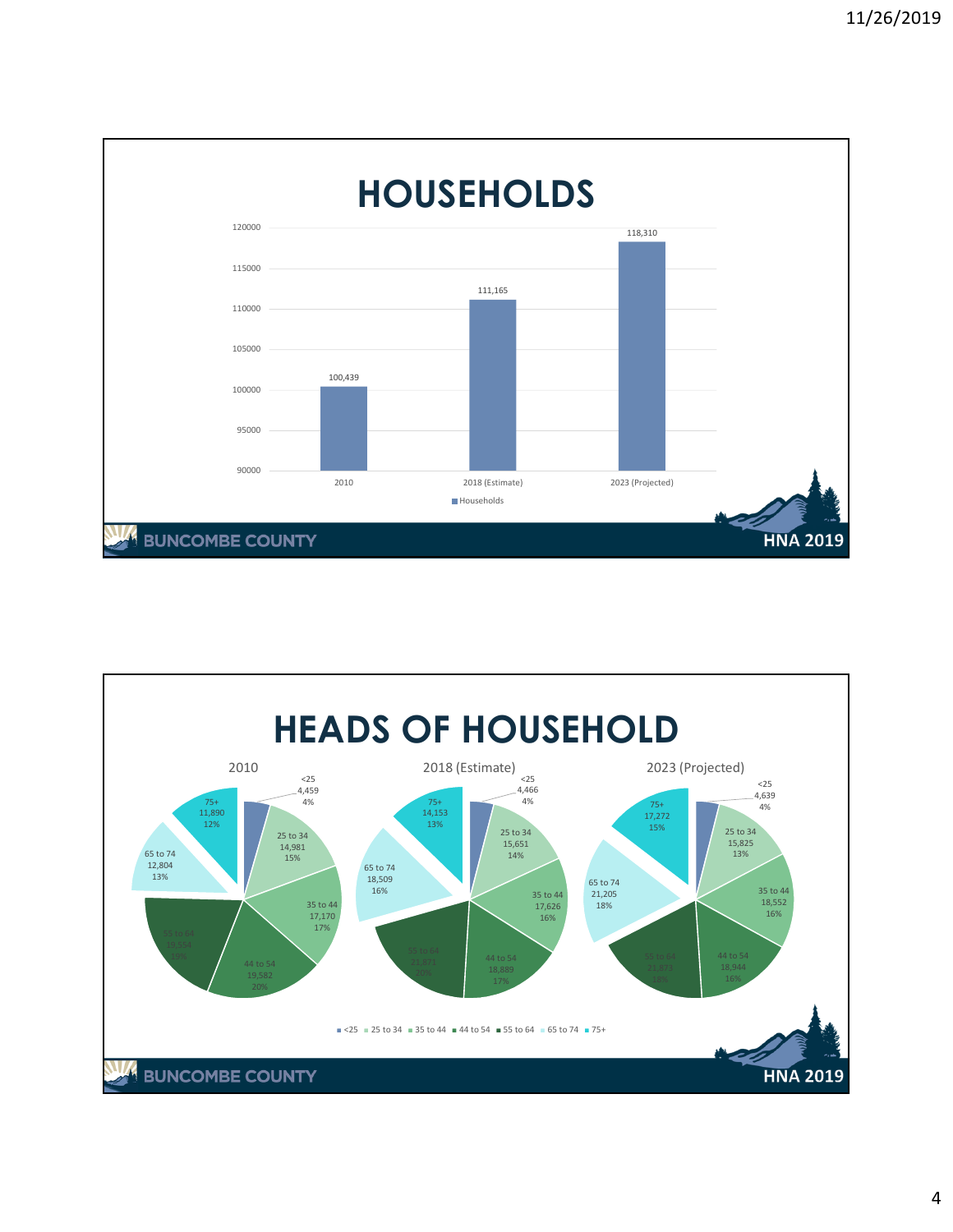

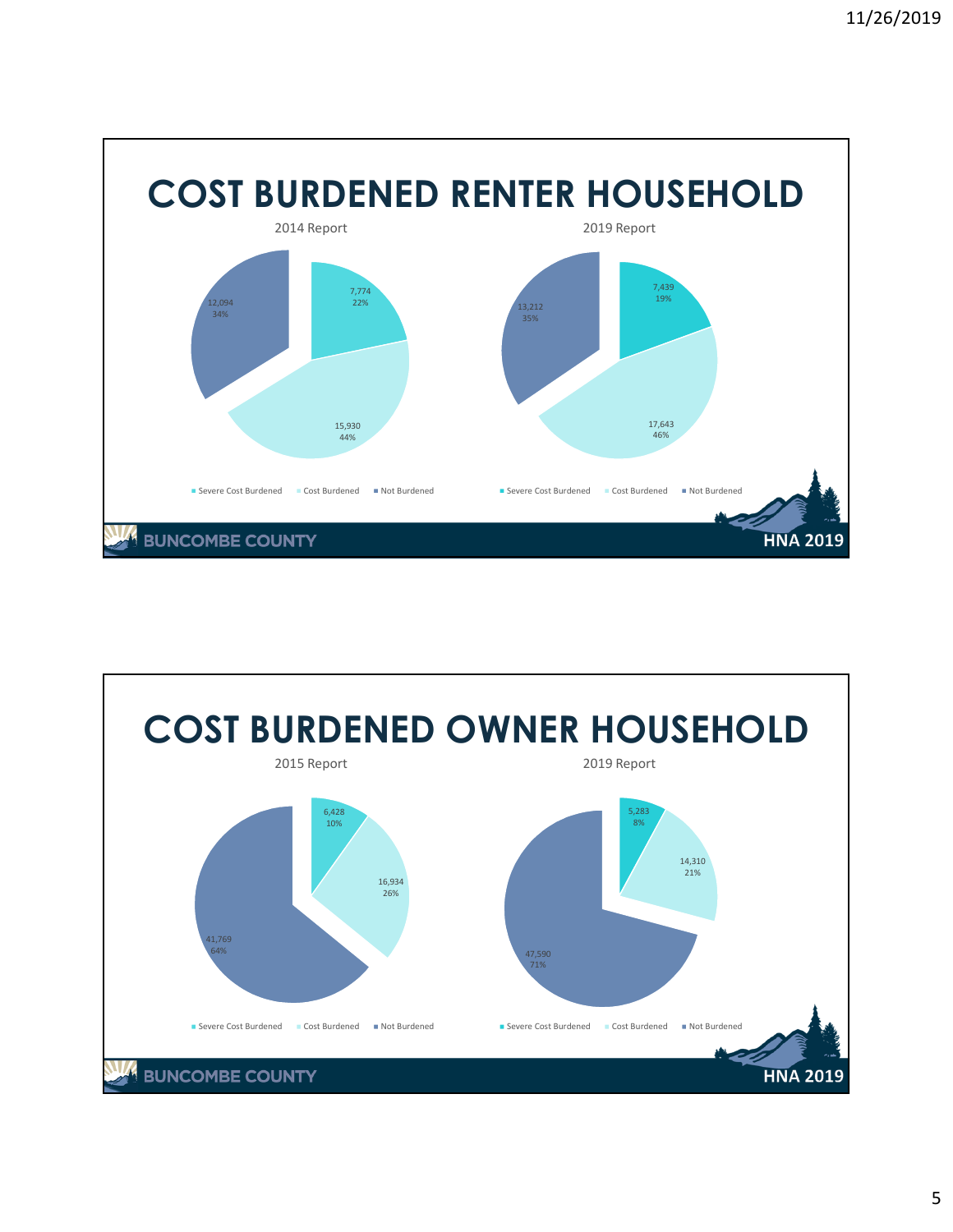

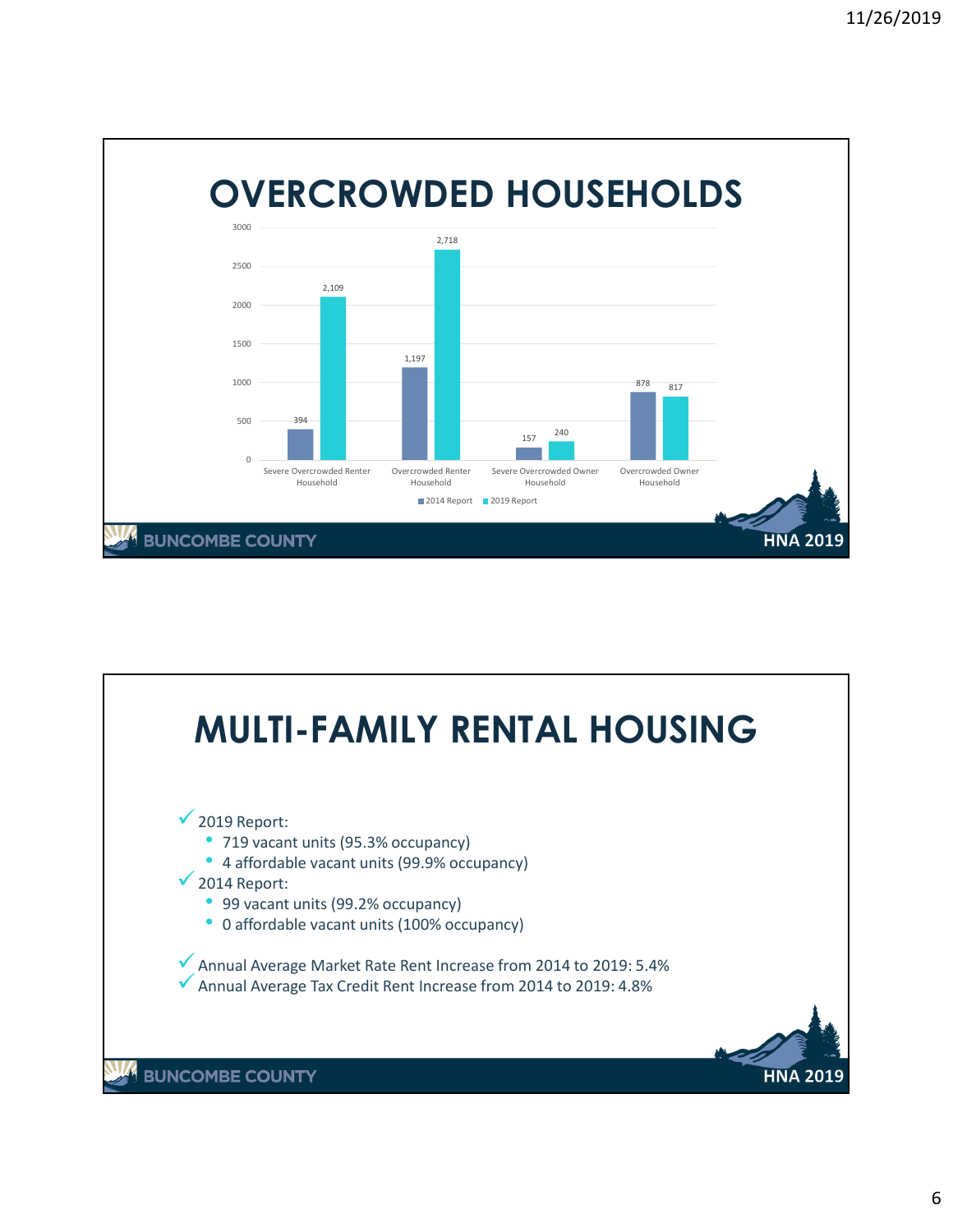|                       |                               | <b>MEDIAN RENTS</b>     |                                   |                 |
|-----------------------|-------------------------------|-------------------------|-----------------------------------|-----------------|
|                       |                               | MARKET RATE MULTIFAMILY |                                   |                 |
|                       | <b>BEDROOM</b><br><b>BATH</b> |                         | 2014 MEDIAN RENT 2019 MEDIAN RENT |                 |
| <b>STUDIO</b>         | 1                             | \$667                   | \$825                             |                 |
| <b>1 BR</b>           | $1 - 2$                       | \$830                   | $$1,054 - $2,155$                 |                 |
| <b>2 BR</b>           | $1 - 2.5$                     | $$800 - $1,031$         | $$1,100 - $1,310$                 |                 |
| 3 BR                  | $1 - 3.5$                     | $$739 - $1,100$         | $$889 - $6,928$                   |                 |
| 4 BR                  | $1.5 - 2$                     | \$789 - \$1,005         | $$1,000 - $1,560$                 |                 |
|                       |                               |                         |                                   |                 |
| <b>JNCOMBE COUNTY</b> |                               |                         |                                   | <b>HNA 2019</b> |

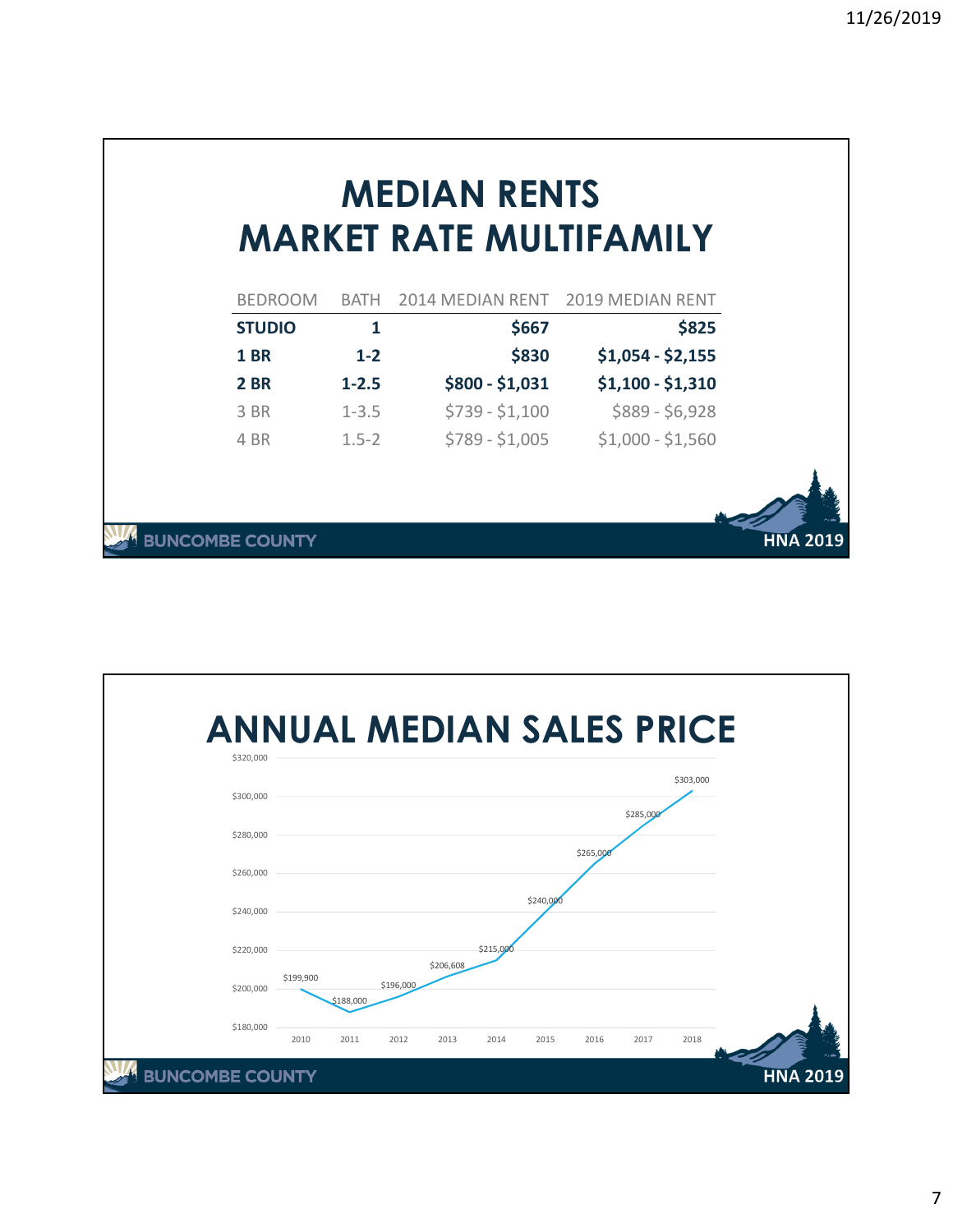

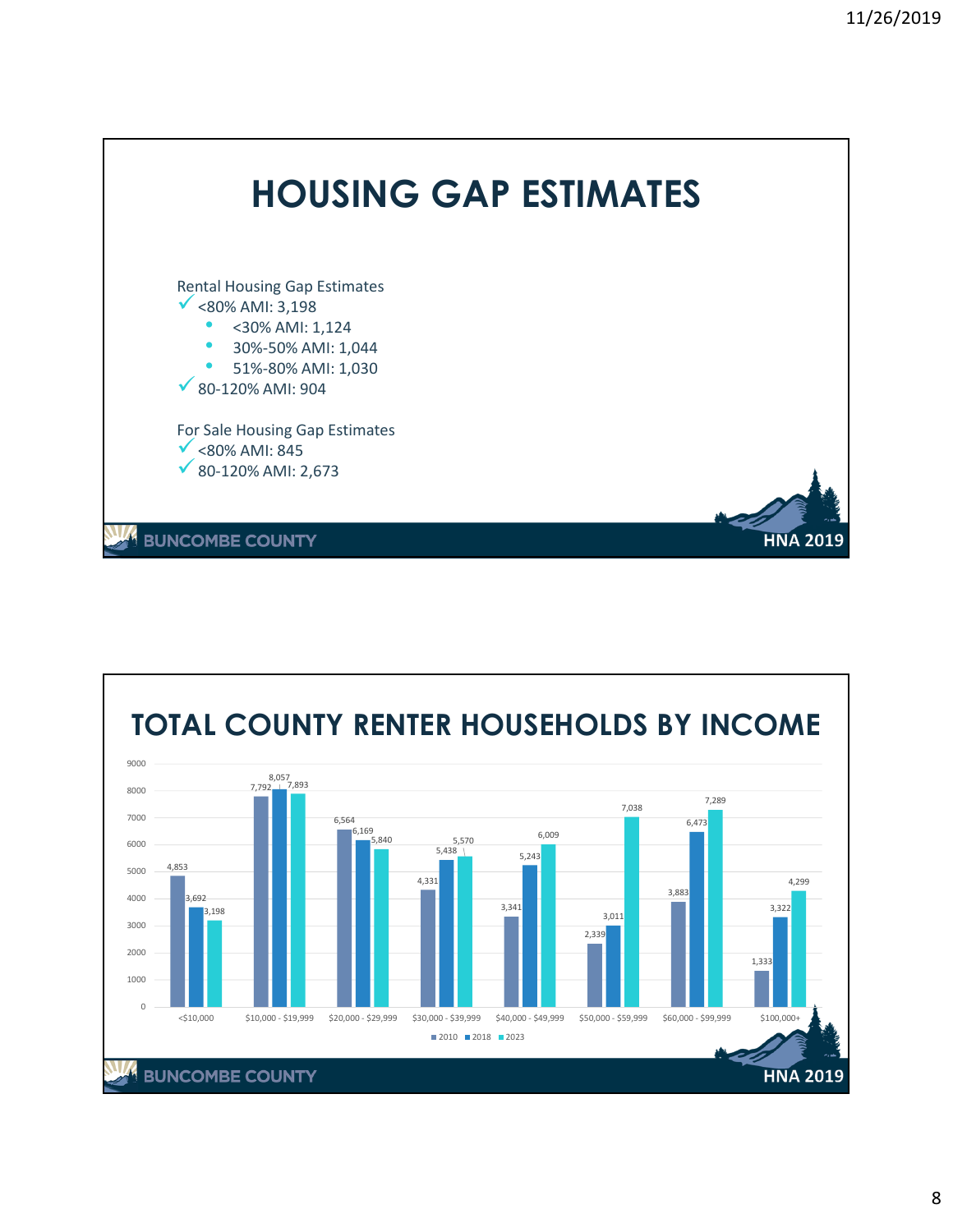

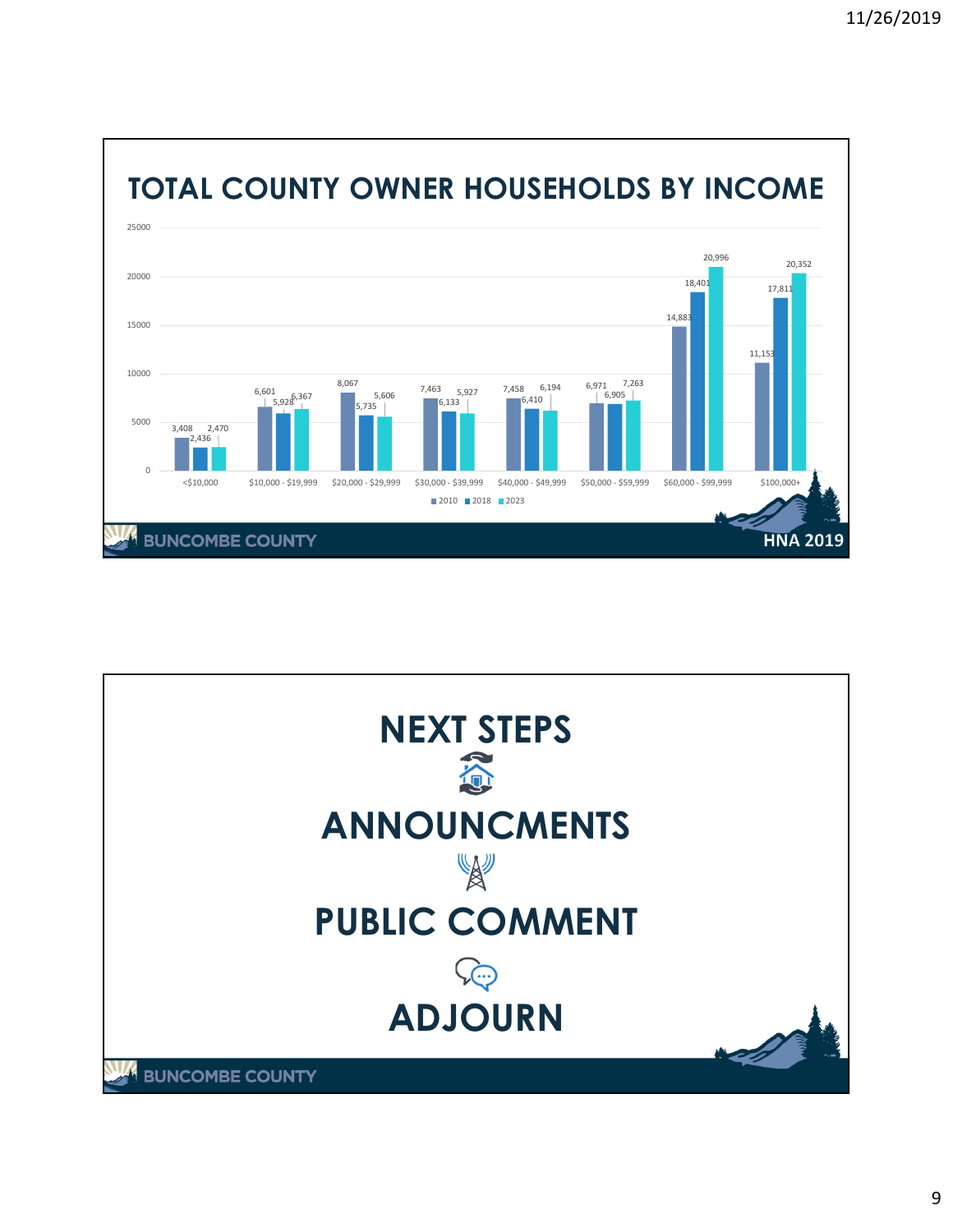

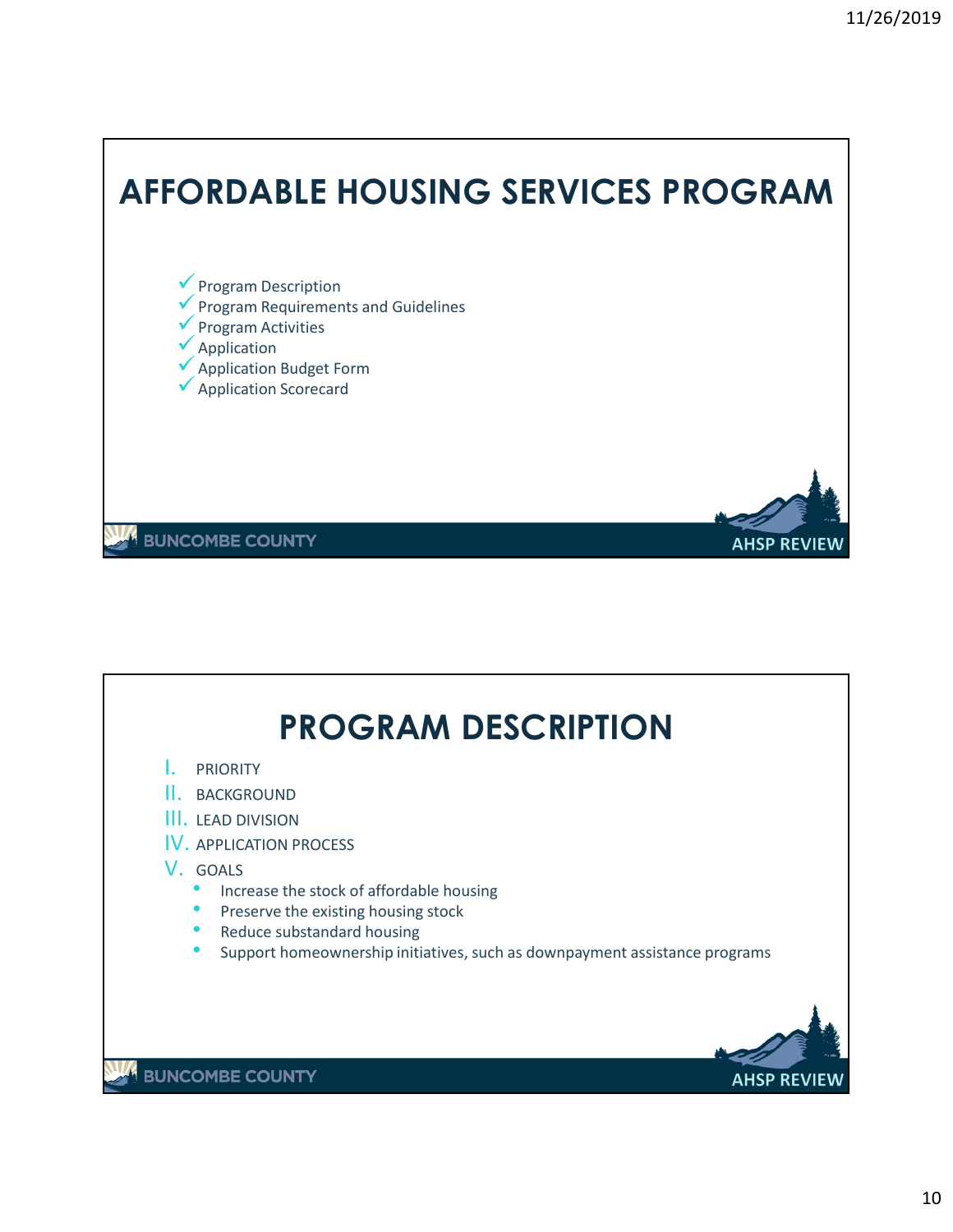

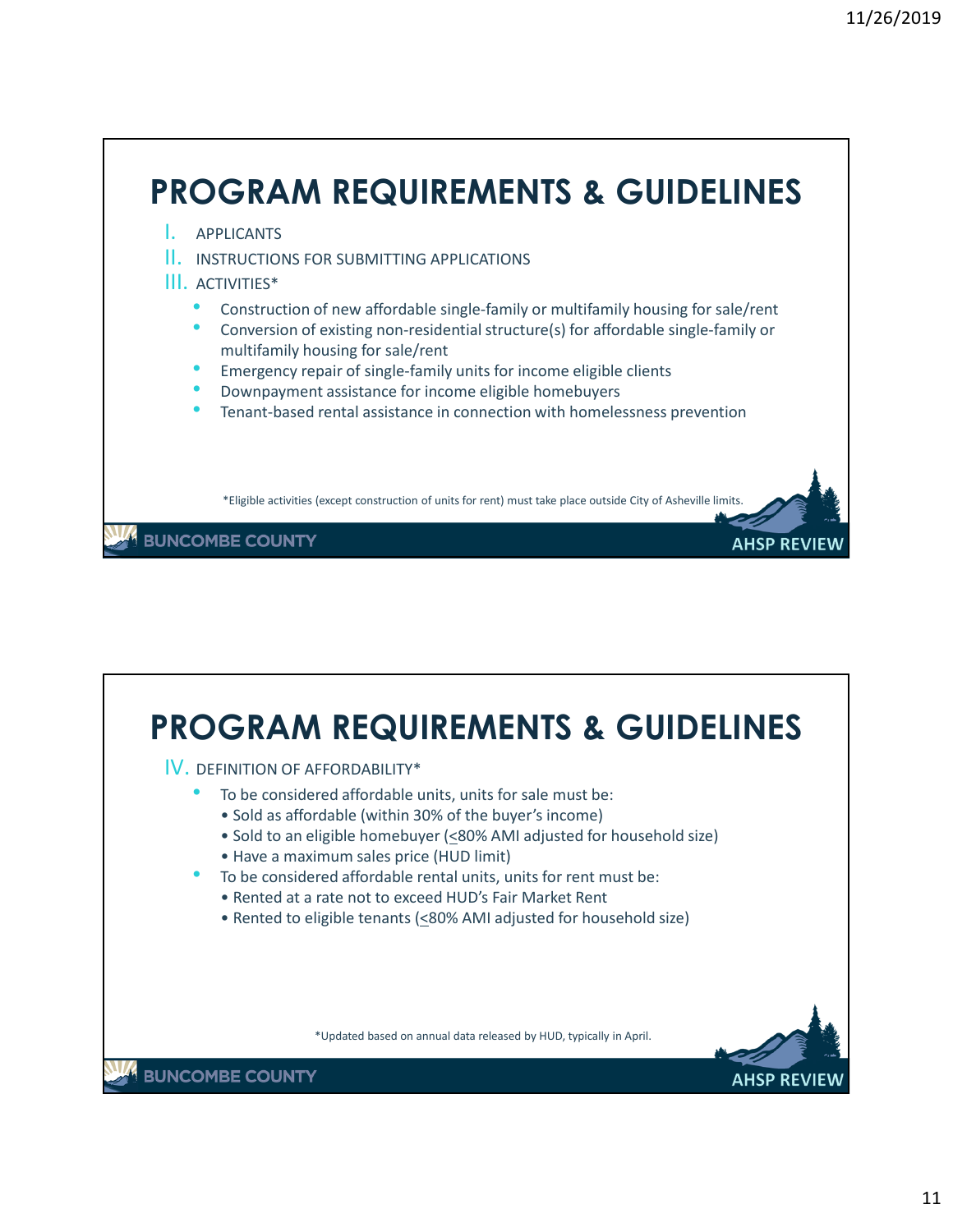

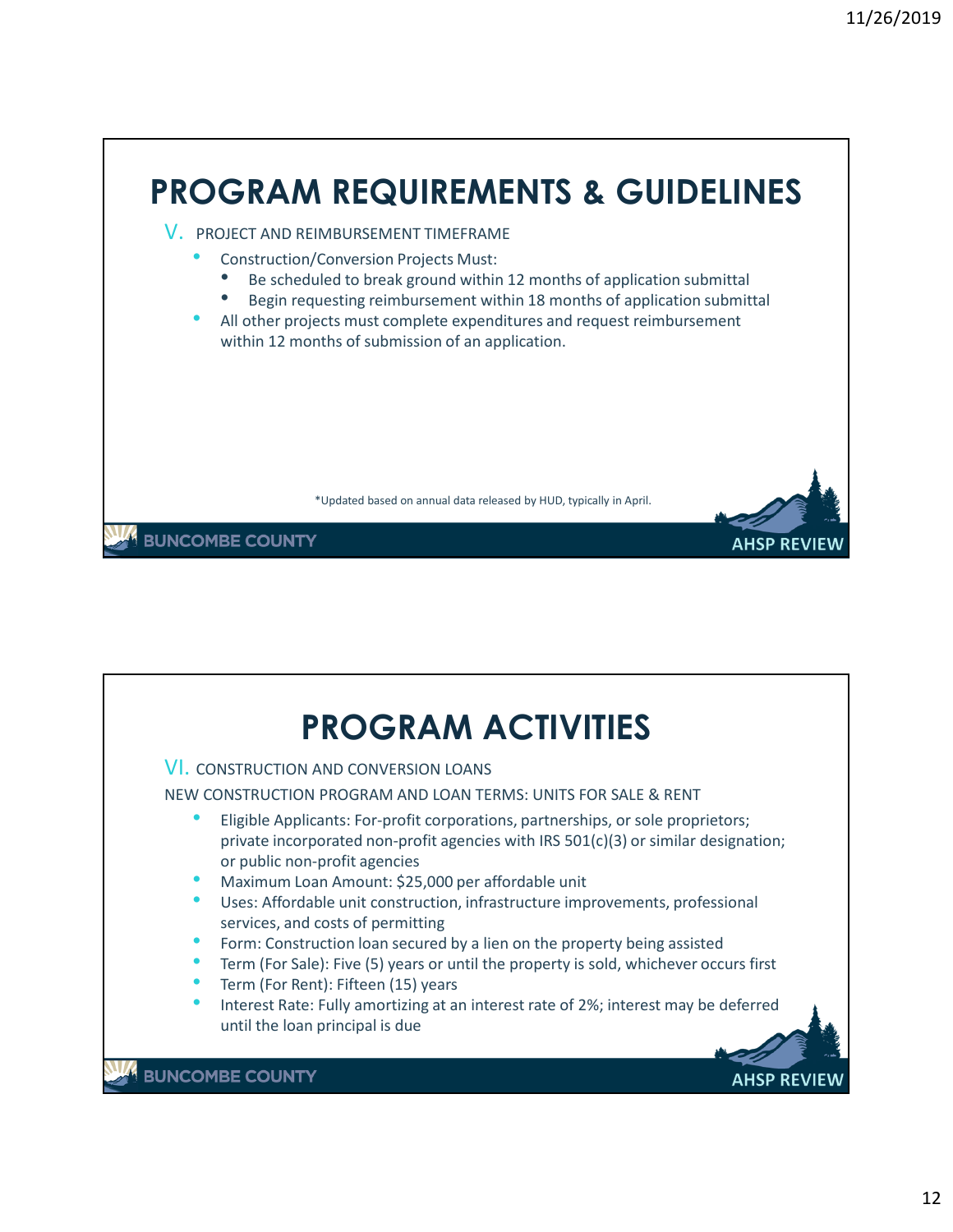

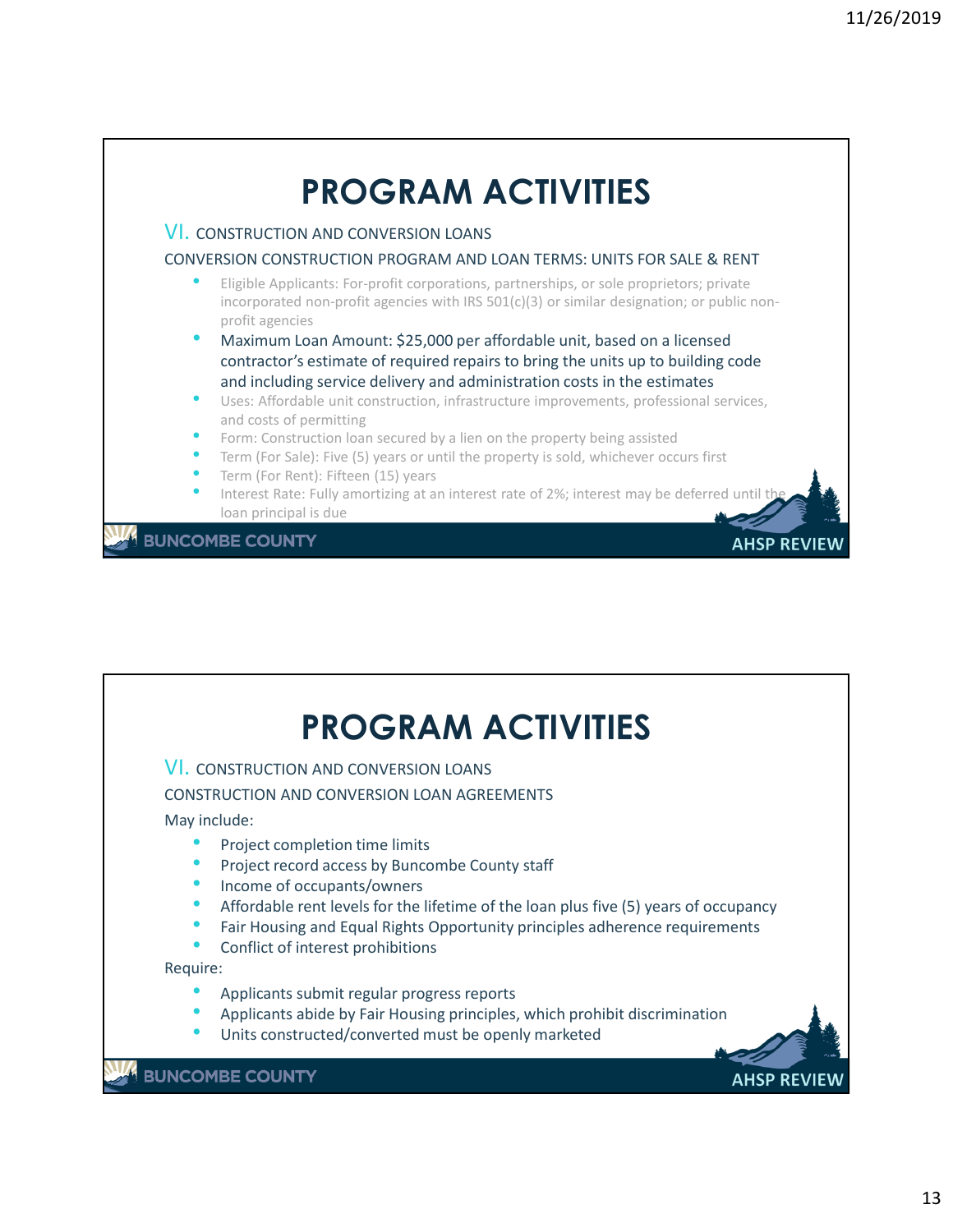

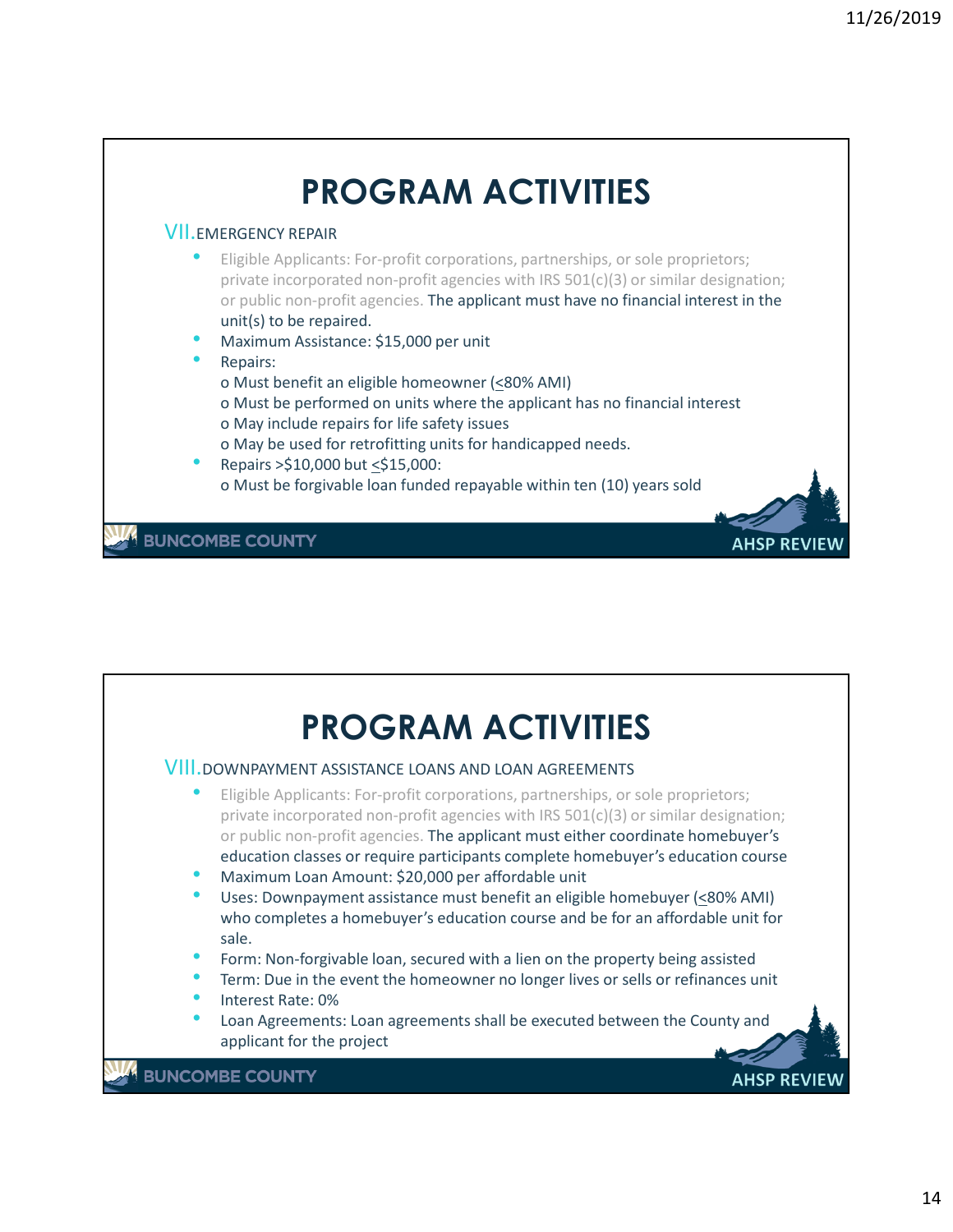